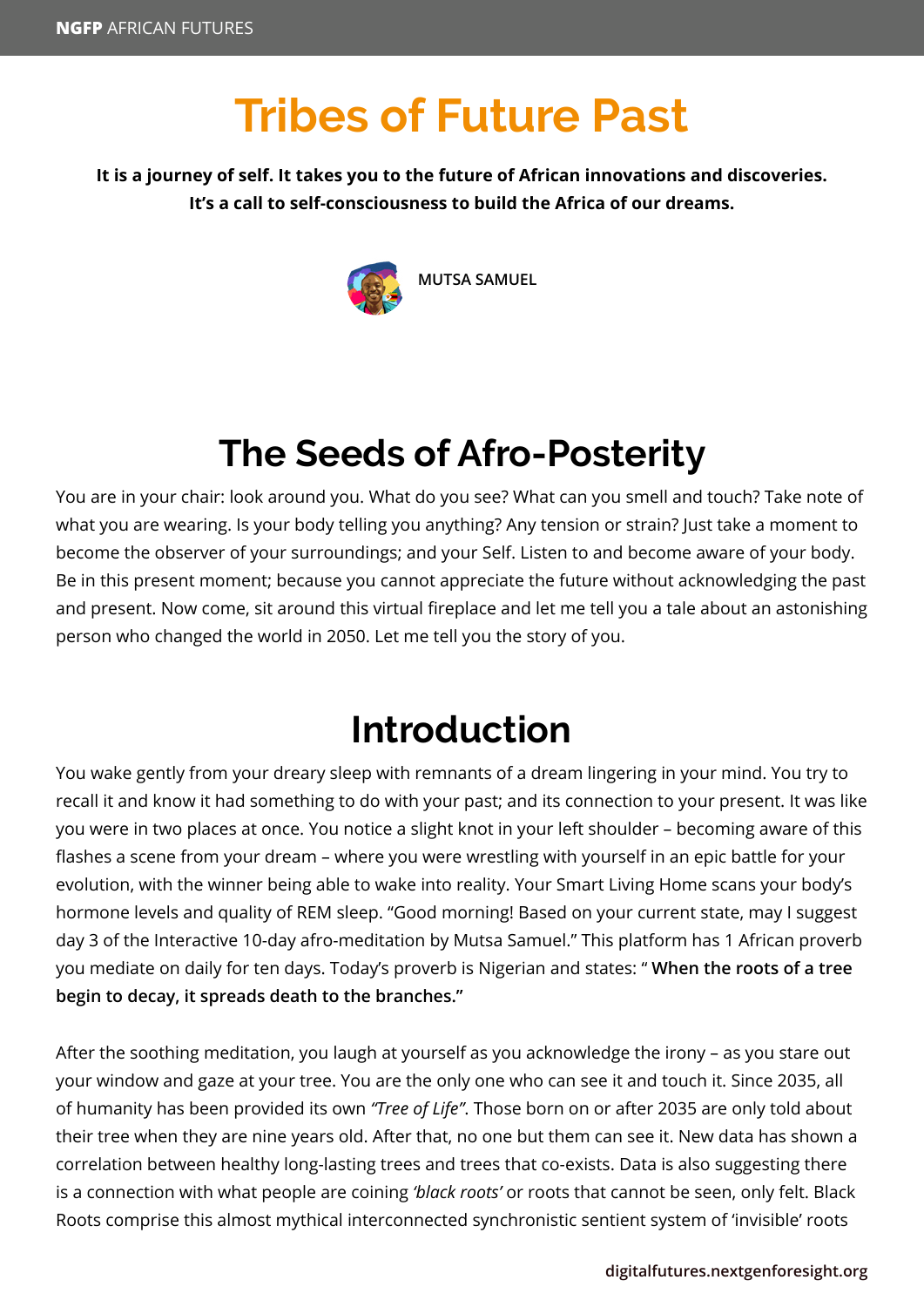that connect the trees. You ponder on this and wonder how the world ever existed without technology like this. You say a short, silent yet potent prayer to your ancestors; acknowledging their struggle, survival, and audacity to will you into existence. Your smile at all the unknown instances you will never know, which brought you to this future-present moment. You breathe the familial lineage beholden to the earth for her majestic excess.

The *Tree-tech* was 'discovered' sometime in the early 2030s in a study done by the **African Vaccine Initiative** – funded fly AfCTA fund – all African states signed in the early 2020s. This was also co-funded by 6 African start-up billionaires. Tree and human DNA were merged to co-exist in a process that mirrored ancient alchemy. It allowed for the co-habitation of humans and trees; revealing that the healthier the human, the healthier the tree.

You remember the wars and the cruelty our forefathers bestowed on themselves. Genocide. Rape. Hatred. Death. Skewed concepts of power leaving chopped fingers, hands, and feet to souls who walk limbless and lifeless in limbo. You recall how it felt when you went to the **Museum of Experience** and selected the 'Apartheid option' where you could connect to brain simulators that accurately sense and record the emotions felt by an individual, then transfer them to another. You chose the little black girl who had watched her parents get executed and the young Apartheid officer who killed them. You were still processing which experience was worse. This Experiential-sensing was conceived by the **Presenting institute at M.I.T**, led by the German lecturer **Otto Scharmer**, author of *Theory U*. Now living in New Harare. Sharmen oversees the recently built **UbuntuLab Centre of Emersion (UCE)**, which houses the most curious minds that dare push humanity forward. Turn on your *radio-vizer*, an invention by radio futurologist **James Cridland**, who made significant experience changes to the over 100-year-old medium. Based on your interests and how you are feeling, how many good hours of sleep you got, diet, and mood: your smart living home chooses 3 headlines. You listen and sense the first headline.

#### **Headline 1 : Ring around the Rosey**

1. Pandemic Update: The 5th pandemic in the last three years is the third man-made by nameless 'viral-terrorists'. They are attempting to infect people with a synthetic virus, but it is only affecting those who do not have the Masihambisane Vaccine or 'Masi' for short. This was possible by the collaboration between the African Vaccine Initiative and UCE. The Masi vaccine was uncovered by a young Somalian girl who said her great great great grandmother visited her and informed her of an ancient root, found in abundance in the mountains near her home. That caused her village to become immune to all the viruses since its discovery in 2029. This made the basis of the latest vaccine, which had no side effects and was mass-produced and distributed for free globally, with its patent shared to all corners of the globe. You look outside your window and see a group of young girls heading to Earth School, the second of the holistic and human-centric school system modules, the first being Human School and the third Soul School. Their smiling black faces glistened in the sun, and you reactively smile when you see them. You overheard them talking about East Africa's current election for their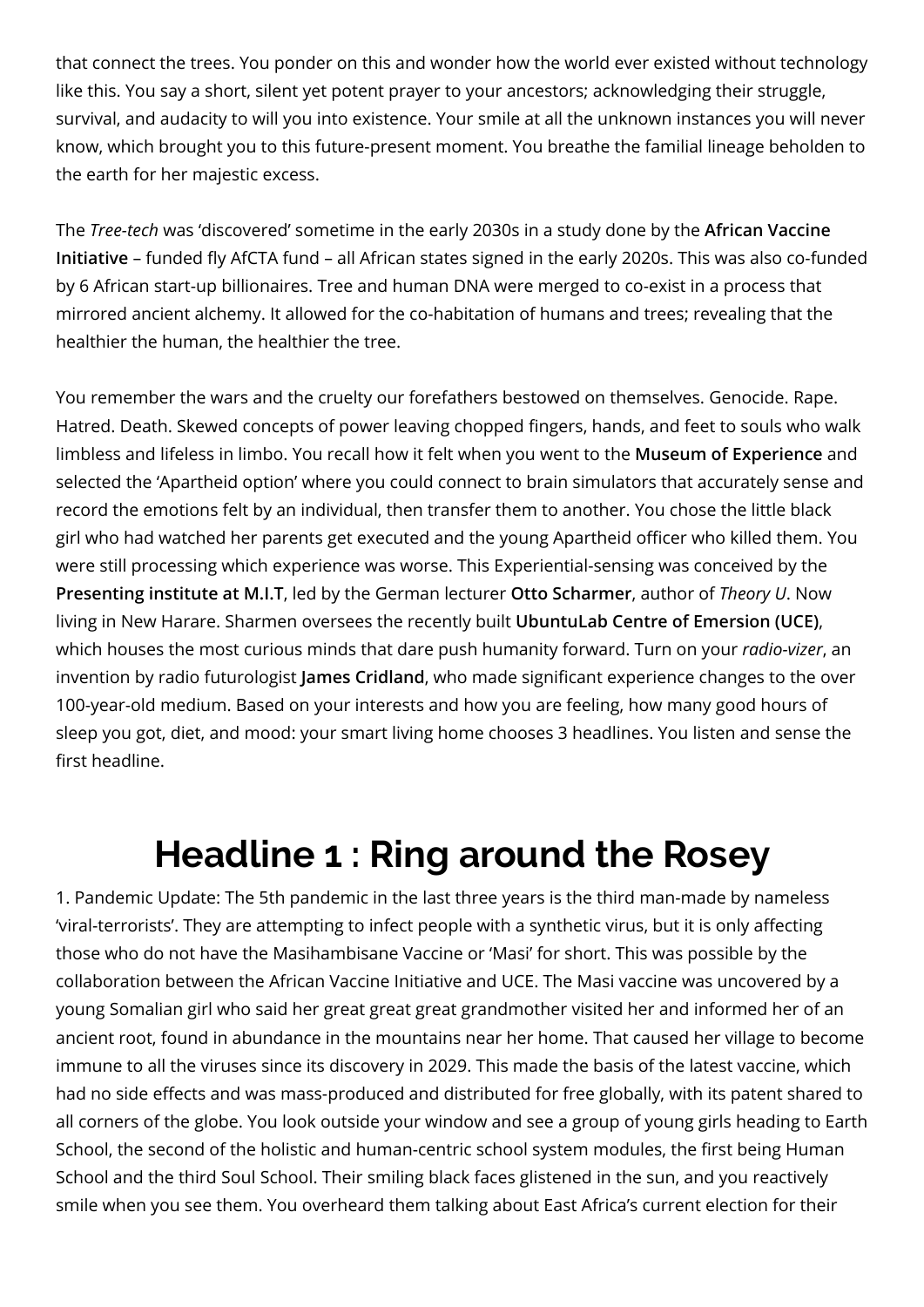second Queendom. They are in admiration for the favourite candidate Passy Amayo and her catchy slogan "Ring around the Vote"– which was now a hit afro-beats song by Sauti Sol. Her popularity, particularly with young people was appealing because she was in touch with the people, unafraid to protest on the streets and get her hands dirty. An avid eco-activist, her voice had massive appeal, especially since she had founded and headed the School of African Futures (SOAF), an enhancement and evolution of the parent company School of International Futures (SOIF). I smiled as the girls sang the Ring around the vote melody – wondered if these young girls knew the tune's dire origins.

## **Headline 2: Nothing New Under the Sun**

2. Sues Canal Blockade: The Canal has been blocked again. There are massive whispers of a large conspiracy. The implications of the blockade are affecting trade, currency, and national relations. But it is said the real reason for the block, is that the biotech developed that will aid life-trees to rejuvenate and become healthy again is being blocked to enter the U.S. This bio-tech coined the "life equation" is a hindrance to a group of extremists with dead trees but are somehow still living. They thrive in this dying state off the life of other trees. Many call them soul-suckers or data-vampires as they affect different aspects of the human and tree. The extremists produced a new drug called 'Heaven' – which provides false bliss to the human but the tree remains in a numb state, not growing, not dying. The side effects are craving for the superficial and in extreme cases cause deep anxietybased disorders. It was only later that the shooter who killed 8 Asian Americans in March 2020 had received the prototype of this drug. In response to a Police officer almost justifying these horrendous events by suggesting, "the shooter had a bad day," Afro-Femi-futurist Vimbayi Kajese, also known as BIBI released her 'When a Man has a Bad Day.' This poem is still seen as the catalyst to the current Afro-feminist movement which has seeped into public and private institutions; shifting the focus on human-centric leadership. It is reported that America is deliberately blocking the tech needed to aid trauma-induced trees. America has the highest deaths of trees per capita, and there is strong databacked evidence that these mass deaths are affecting healthy living trees. This further strengthens the data that your well-being is extrinsically and intrinsically linked to others; this, in turn, affects the whole. You remember the first blockade in 2021 and how in the next 3 years, extremists successfully blocked the canal 12 times, forcing the oil price to drop so much, nations converted to cleaner energies. With 66 countries achieving net-zero by 2035.

#### **Headline 3: Tribes of Future Past**

You click on your screen. You plug into your visualiser– its tentacles that plug unto your temple remind you of spider legs. You like the sensation it has on your body as it connects to your brain frequency and puts you in a beta start. You are warm, calm, and curious. Your visualiser allows you to relive every memory you ever had in real-time. But you want to take it a step further. As an employee of UCE, you have been tasked to push the boundaries of this tech. You ask yourself "Can you change what you did in the past and somehow alter your present?" You click on the project folder titled "Tribes of Future Past" you click on the date you want to go back to… Thursday. One. April. You recall